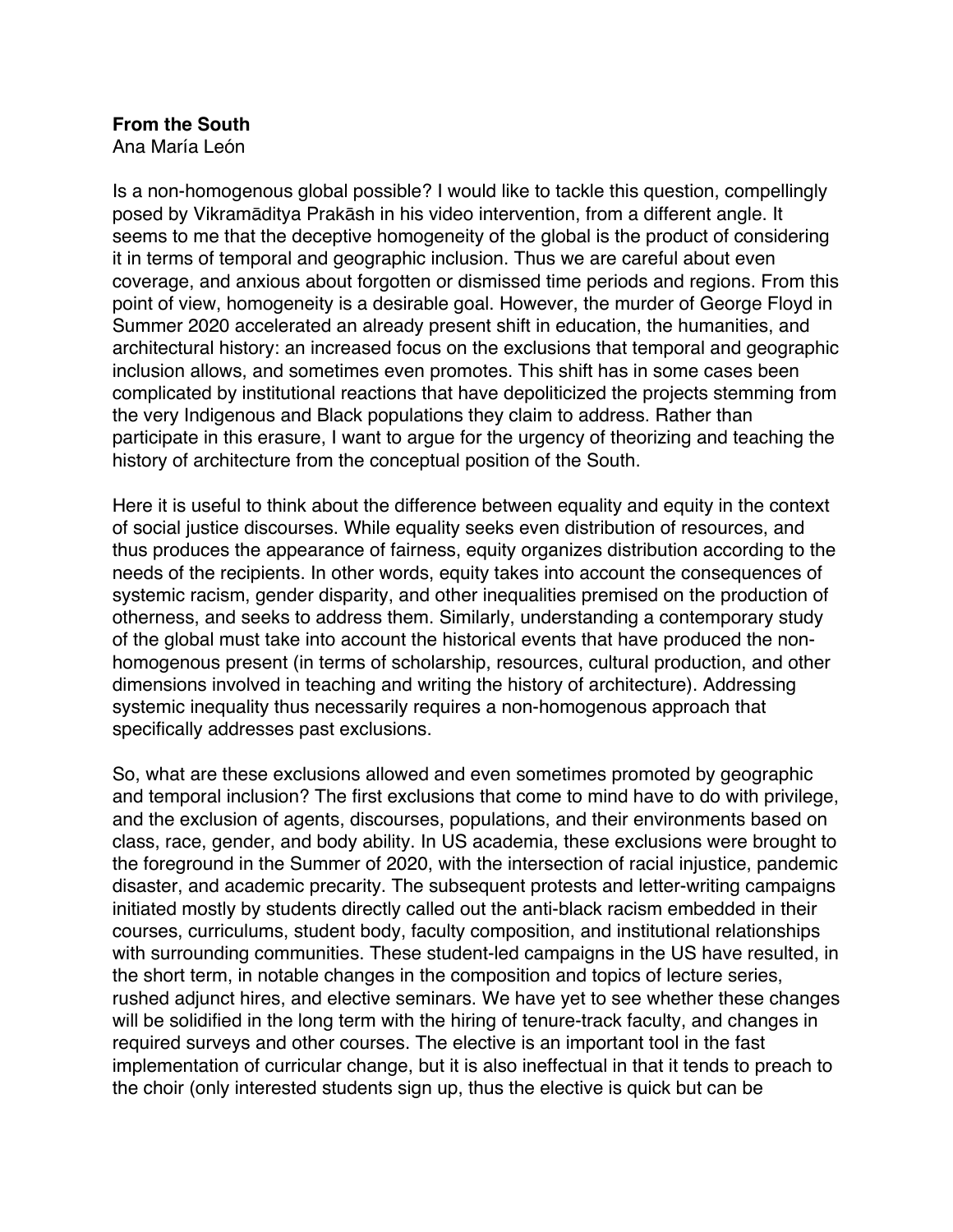temporary, a bit like the executive order of curricular change). We find ourselves in an important moment in which students not only support, but even demand a revision and a questioning of the survey, or whatever its required replacement ends up being, the very course that has been GAHTC's main focus and banner.

Since its foundation in 2013, GAHTC has provided an important space for teacher-toteacher conversations. Starting in 2017, the funding of teacher-to-teacher workshops provided an additional and much-needed space for more focused reflection. I have benefited from the support of the organization as co-organizer of several of these workshops, which included assembled educators invested in intersectional feminism, in teaching from and about Latin America, in teaching the global, in decolonizing architectural pasts and futures, and in the teaching of an antiracist architectural history. These workshops have provided spaces to share experiences and reflect on what we teach and how we teach it, separate from academia's constant focus on research. I have personally benefitted from working with these workshops' co-organizers and have learned from all the participants and broader publics. These opportunities to reflect on the ways in which we teach about gender, race, coloniality, and displaced geographies have provided me with valuable insights that inform this reflection.

There is a common agreement on the need to move beyond the canon of texts, buildings, and priviledged practitioners, wherever they may be, and towards a diversification of sources, subjects, and actors: from the Indigenous ontological knowledge received from Indigenous elders (as discussed by Potawatomi historian John Low), to the poetry of author and teacher Gwendolyn Brooks (as cited by US architectural historian Amber Wiley, for instance, as an invaluable source in her teaching), to the role of black female laborers in the construction of colonial spaces in Panama (as discussed by Panamenian architectural historian Sylvia Arroyo). This expanded scope of the discipline points to a different urgency that goes beyond geographic inclusion and towards bringing together humans and non-humans, landscapes and objects, labor processes and materials, circulation and consumption. Shifting the focus to these relationships and the power differentials they create, promote, push against, is a mode of research that many architectural historians have been invested in for a while and that is sometimes subsumed into different names, including the terms decolonization, antiracism, and intersectional feminism. These approaches need to be understood as key components of a global history of architecture.

While these terms are politically aligned, they rise from different forms of oppression in colonial structures, including land disposession, genocide, enslaved and unjustly remunerated labor as a component of capitalism and patriarchy. These forms of oppression can be in tension with each other—for instance, in the mobilization of white femimism against racial struggle, or in false binaries problematizing body ability as a luxury investment. Moreover, they have been appropriated and depoliticized in particular ways in the United States, leading to the paradoxical perception in South America, for instance, that they are trends imposed by empire.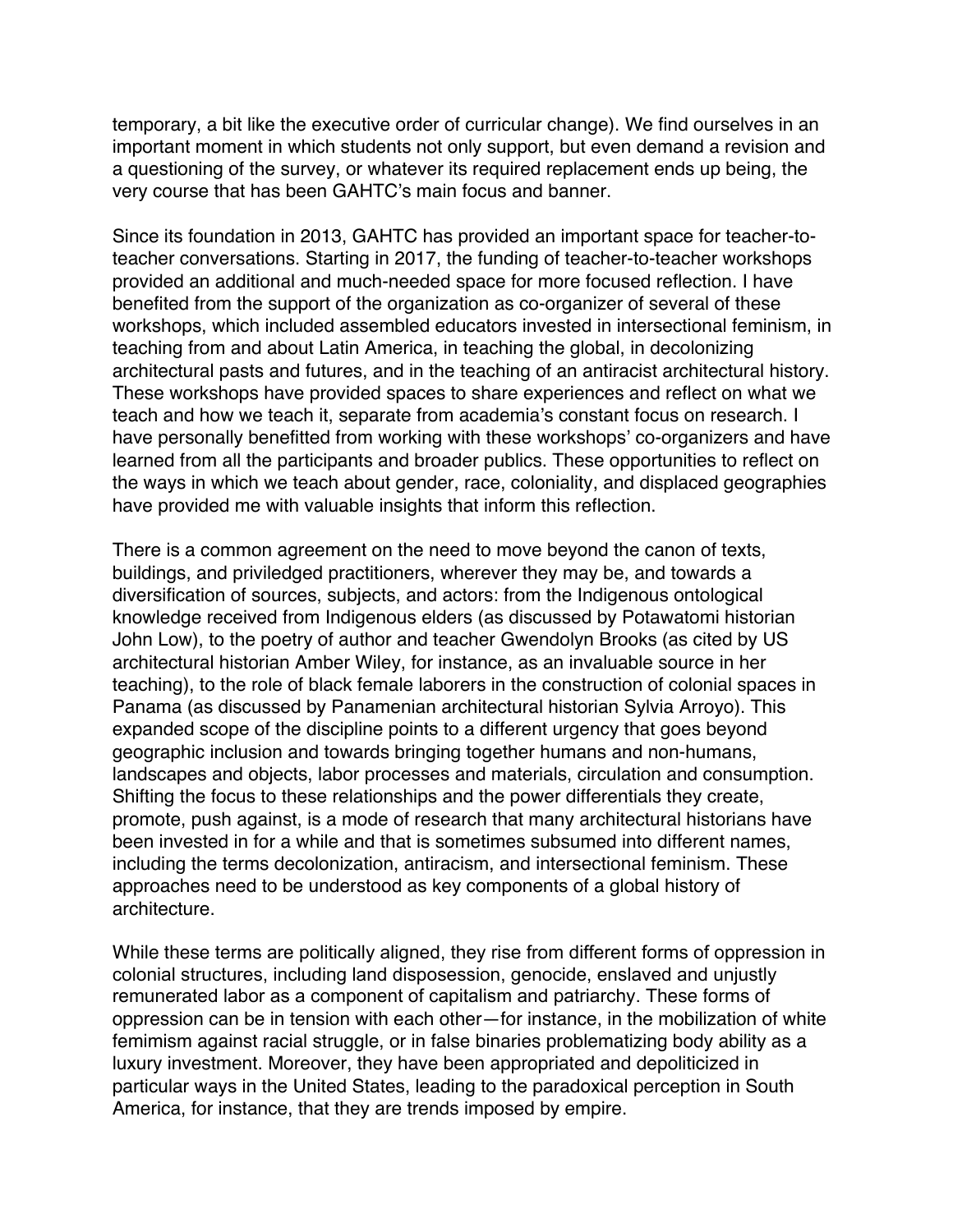The different forms of colonization across the globe have generated some confusion as the terms take on different meanings and priorities, these differences need to be better understood in order to avoid conflating different struggles. Indigenous activists and scholars living in settler colonial states such as the US understand and experience the state as a colony: as occupied Indigenous land. By placing colonization as an event in the past, the term postcolonial invalidates their struggle. Thus the conflation of postcolonial studies with decolonization has important, and often elided implications. In the context of the United States and other settler colonial states, decolonization is the rematriation of land to Indigeneity, a political project that involves a return to a different set of relationships with the land. As Aleut scholar Eve Tuck and K. Wayne Yang have forcefully argued, the term has been flattened into a metaphor for a project of inclusion, or of an expansion of the discipline. This depolitization of decolonization erases the claims of Indigenous groups and constitutes an act of violence, an act that Tuck and Yang have termed a settler move to innocence, an evasion that attempts to relieve settlers from feelings of guilt or responsibility without giving up land, power, or privilege.<sup>1</sup>

Further confusion arises from the conflation of decolonization with decoloniality, a term that stems from Aníbal Quijano's concept of the coloniality of power and the repercutions of this discussion through the Modernity/Coloniality group.2 While this group has focused on the coloniality of power as a transregional phenomenon that is constitutive of modernity itself, South American Indigenous scholars such as Silvia Rivera Cusicanqui have pushed back against this group's particular focus on European colonization of the Americas as an erasure of the colonial acts committed by *criollos* against Indigenous populations.3 The Spanish term criollos, in contrast to the term creole in English, came to signify folks born in the Americas of European descent, a qualifier that includes many of the scholars in the Modernity/Coloniality group.

It has been tempting to conflate these efforts with scholars arguing for similar approaches from other parts of the world. In fact, these groups have long been in conversation with each other: for instance, in the 1990s a Latin American group organized itself under the banner of Subaltern Studies, in an effort to incorporate South Asian insights to South American conditions.4 Without attempting to summarize this

<sup>1</sup> Eve Tuck and K. Wayne Yang, "Decolonization is not a Metaphor," in *Decolonization: Indigeneity, Education & Society* Vol. 1, No. 1 (2012): 10.

<sup>2</sup> Aníbal Quijano, "Coloniality of Power, Eurocentrism, and Latin America," in *Nepantla: Views from the South* 1 (3): 533–580. I have reflected on the differentiation between these terms in the context of the American continent in "Plains and Pampa: Decolonizing 'America'" in *Harvard Design Magazine* (Winter 2021), 48–49.

<sup>3</sup> Silvia Rivera Cusicanqui, "Ch' ixinakax utxiwa: A Reflection on the Practices and Discourses of Decolonization" in *The South Atlantic Quarterly* (Winter 2012), 95–109.

<sup>4</sup> For summaries of these conversations see Ileana Rodríguez (ed.), *The Latin American Subaltern Studies Reader* (Durham, North Carolina: Duke University Press, 2001), and Gustavo Verdesio, ed., *Latin American Subaltern Studies Revisited* Special issue of *Dispositio/n* 25: 52 (2005).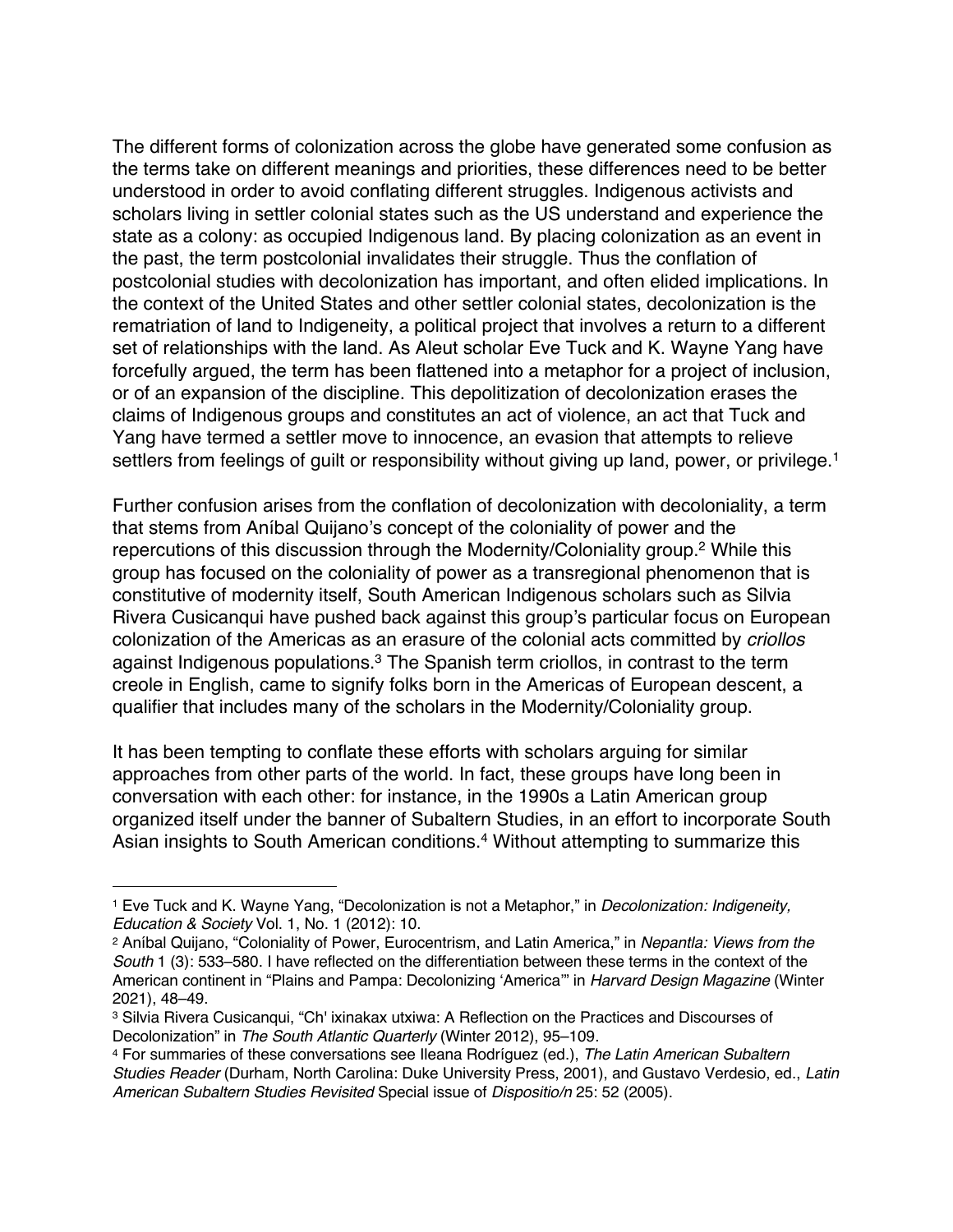intervention, ultimately the conversations revealed the distance between these regions and the ways in a similar approach yielded different results. More recently, a review by Arjun Appadurai weighed in Walter Mignolo and Catherine Walsh's discourse on decoloniality, rooted in South America, and what he describes as their cult of Indigeneity against Achille Mbembé's more future-facing position, stemming from Africa. <sup>5</sup> Mbembe's discourse on decolonization, Appadurai summarizes, is grounded on Africa and proposes a path to Afropolitanism and global emancipation. Thus Mbembe argues the masking of colonialism as a civilizing process has produced a global disenchantment whose violence affects all. Also approaching the problem of decolonization, political scientist Adom Getachew has connected Africa and the Caribbean to theorize the Black Atlantic and reconsider anticolonial nationalism.6 From the Indigenous nations of the Americas to North American settlers and South American criollos, from the postcolonial discourse on the subaltern in Southern Asia to the Black Atlantic: these discourses span the globe. Rather than flatten them into a generalized discourse against oppression, theorizing the global compells us to keep track of their geographic and temporal specificities, their nuances and their differences.

Antiracism is another political approach that has been mobilized as part of projects of inclusion, and sometimes flattened into important but insufficient claims for more ethnically diverse scholars, practitioners, and students. Conflating these projects erases the politics of antiracism, understood in the words of Saidiya Hartman, as radical divestment in the project of whiteness, a redistribution of wealth and resources that ultimately requires abolition: the abolition of the carceral world and of capitalism and a remaking of the social order.<sup>7</sup> As historian Matthew Johnson has demonstrated, projects of racial inclusion that avoid disrupting institutional priorities tend to perpetuate inequality instead of eliminating it. $8$  Antiracism in architectural history prompts us to reflect on how systemic racism has structured our built environment to produce inequality, and prompts us to think about reparations through various means, including material and economic reparations. In other words, antiracism has clearly stated stakes and demands that go beyond sporadic hires and look onto the transformation of the world.

This logic is echoed in the Combahee River Collective Statement, which argued in 1977 that Black feminists should use their position at the bottom to leap towards revolutionary

<sup>5</sup> Arjun Appadurai, "Beyond Domination: The future and past of decolonization," in *The Nation* (9 March 2021), https://www.thenation.com/article/world/achille-mbembe-walter-mignolo-catherine-walshdecolonization/. See also Walter D. Mignolo and Catherine E. Walsh, *On Decoloniality: Concepts,* 

*Analytics, Praxis* (Duke University Press, 2018) and Achille Mbembe, *Out of the Dark Night: Essays on Decolonization* (Columbia University Press, 2021)

<sup>6</sup> Adom Getachew, *Worldmaking After Empire: The Rise and Fall of Self-Determination* (Princeton University Press, 2019).

<sup>&</sup>lt;sup>7</sup> Saidiya Hartman, "On insurgent histories and the abolitionist imaginary" (interview as told to Catherine<br>Damman," in Artforum (14 July 2020), https://www.artforum.com/interviews/saidiya-hartman-83579.

<sup>&</sup>lt;sup>8</sup> Matthew Johnson, *Undermining Racial Justice: How One University Embraced Inclusion and Inequality* (Cornell University Press, 2020).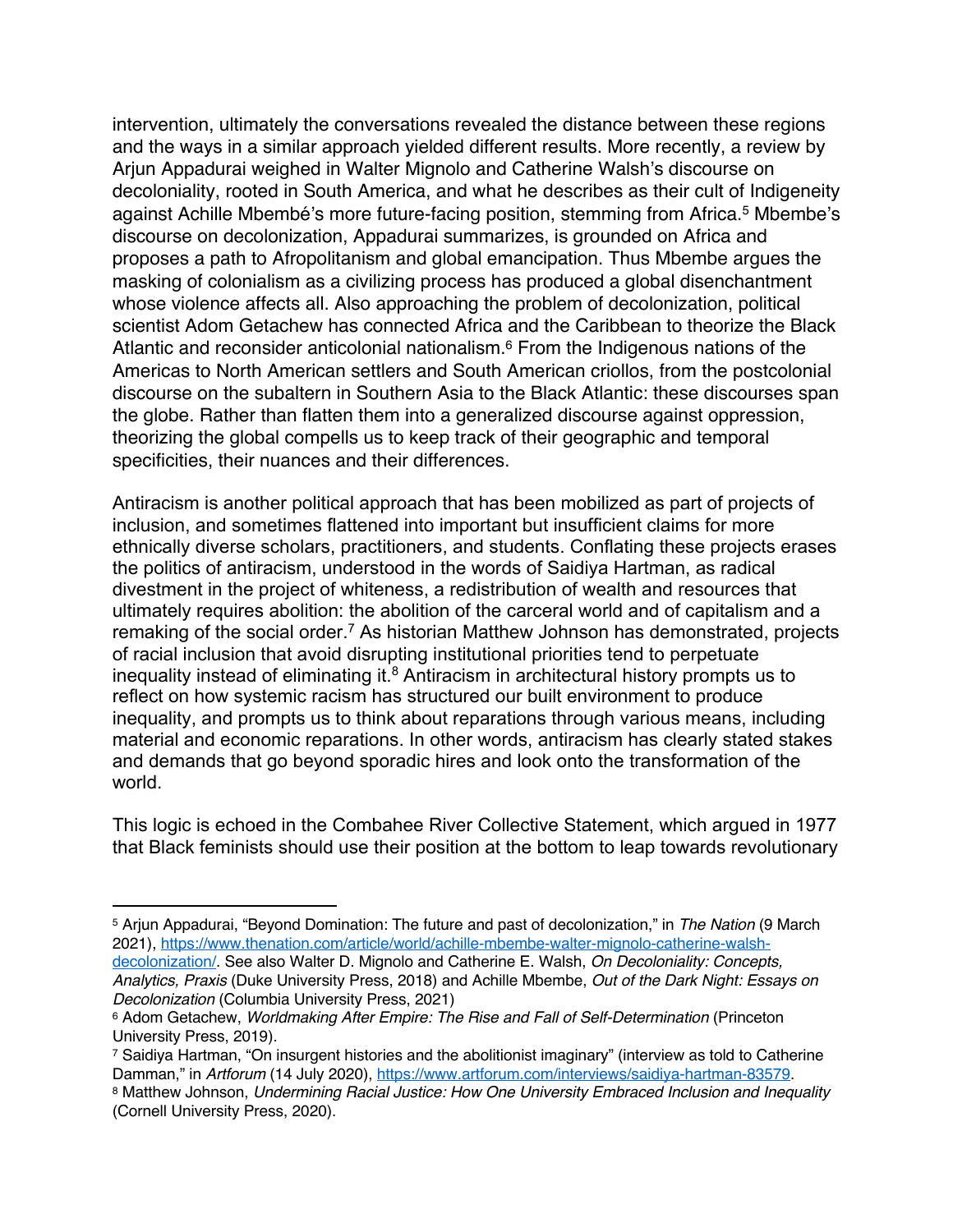action.<sup>9</sup> The fight for the liberation of those at the bottom should be everyone's fight, they argued, because their freedom necessitates the destruction of all systems of oppression. The efforts of other groups fighting for their rights further support the argument of countering systems of oppression from below. For instance, scholars of disability studies Aimi Hamraie and Kelly Fritsch have argued that designing spaces that are more accessible benefits multiple groups, not only those traditionally considered as supposedly "disabled."<sup>10</sup> They also open up pathways towards other archives and other histories beyond the self-imposed limits of the western canon, histories of labor, material histories, environmental histories and other human and non-human efforts that have participated in shaping the built environment. The work of Tithi Bhattacharya and Social Reproduction Theory points to other forms of labor involved in the construction of the built enviroment.<sup>11</sup> It is this opening towards, rather than a closing in, that I want to point to when I argue for a repositioning of a view from the South.

Thus the challenge in thinking through ideas that operate through decolonizing, antiracist, and intersectional feminist thought is that of centering actors, landscapes, materials, and processes excluded by different forms of oppression, and above all, the political projects they involve. These projects might situate academics against their own institutions, and necessitate a political commitment beyond scholarly labor.<sup>12</sup> At the same time, it's important to understand that this is not equivalent to centering oppression itself, which ultimately contributes to perpetuate dominant groups. Excessive dwelling on the hegemonic nature of systems of oppression—usually waged by those whom these system privileges—tends to replicate and ultimately augment the power of these systems. Finally, coliberatory frameworks look to stand with, rather than speak for—otherwise they fall into extractive patterns that replicate the operations of empire in the very scholarship that claims to oppose it.<sup>13</sup> This require the historians' reflection on their own position within the academic complex, their status as laborers in elite institutions, and the need to sometimes act through but against these institutions.<sup>14</sup>

A view from the South doesn't mean highlighting the lacks we may have personally experienced, but rather understanding the privileges we enjoy despite these experiences. It means prioritizing the voices, landscapes, and processes that lack these privileges. This repositioning includes also being aware of our own position, in my case,

<sup>9</sup> "Combahee River Collective Statement," in Keeanga-Yamahtta Taylor, *How we get free: Black feminism and the Combahee River Collective* (Chicago, IL: Haymarket Books, 2017).

<sup>10</sup> For a powerful call to action towards intersectional justice see Aimi Hamraie and Kelly Fritsch, "Crip Technoscience Manifesto," in *Catalyst* Vol. 5, No. 1 (2019): 1–33.

<sup>11</sup> *Social Reproduction Theory: Remapping Class, Recentering Oppression*, Tithi Bhattacharya, ed. (Pluto Press: 2017).

<sup>12</sup> I refer here to the positions laid out by Fred Moten and Stefano Harney for the subversive intellectual, and by la paperson for the Third World University. See Moten and Harney, *The Undercommons: Fugitive Planning and Black Study* (Minor Compositions, 2013), and la paperson, *A Third University if Possible* (University of Minnesota Press, 2017).

<sup>&</sup>lt;sup>13</sup> Indigenous Action Media, *Accomplices Not Allies: Abolishing the Ally Industrial Complex*<br>https://www.indigenousaction.org/accomplices-not-allies-abolishing-the-ally-industrial-complex/ 14 Olúfémi O. Táíwo, "Being-in-the-Room Privilege: Elite Capture and Epistemic Deference," in The *Philosopher* 108 (4), https://www.thephilosopher1923.org/essay-taiwo.